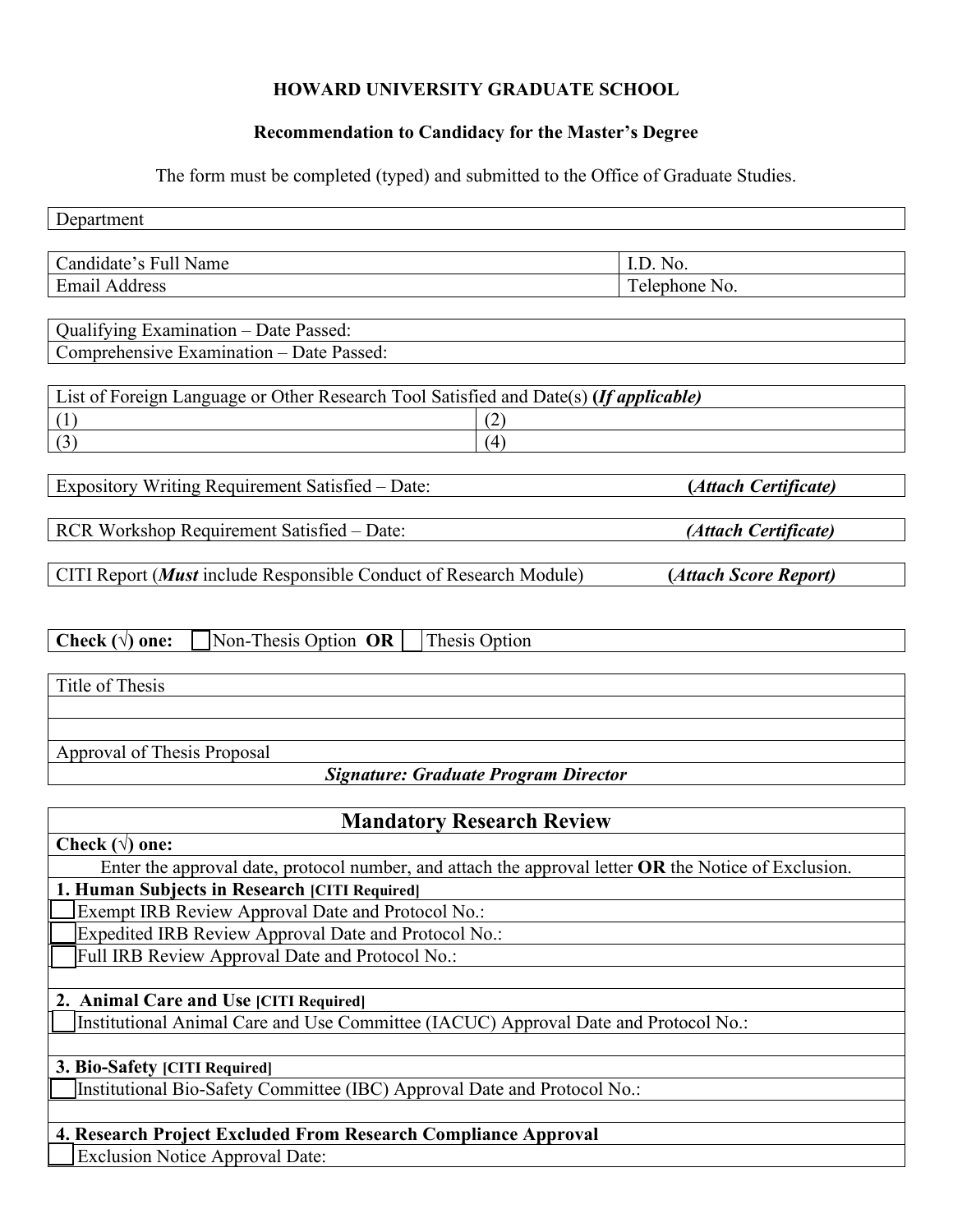| Check $(\forall)$ one: |  |  |
|------------------------|--|--|
|------------------------|--|--|

ľ

Holder of Bachelor's Degree Only

Holder of Bachelor's and Master's Degrees

| <b>Previous Degrees:</b> |                |                       |
|--------------------------|----------------|-----------------------|
| Degree                   | School/College | Year Degree Conferred |
|                          |                |                       |
|                          |                |                       |
|                          |                |                       |

| Residence in the Graduate School and Grade Point Average (GPA) |
|----------------------------------------------------------------|
| Date Originally Admitted to the Master's Program:              |
| Number of Credits Required (beyond the bachelor's degree):     |
| Number of Semesters in Residence in the Master's Program:      |
| Number of Credits Earned (to date):                            |
| Current GPA:                                                   |

| List all master's courses completed within the past five (5) years. Include any Consortium courses. |                     |       |                       |          |
|-----------------------------------------------------------------------------------------------------|---------------------|-------|-----------------------|----------|
| <b>SUBJ Code &amp; Course No.</b>                                                                   | <b>Course Title</b> | Grade | <b>Term Completed</b> | Cr. Hrs. |
|                                                                                                     |                     |       |                       |          |
|                                                                                                     |                     |       |                       |          |
|                                                                                                     |                     |       |                       |          |
|                                                                                                     |                     |       |                       |          |
|                                                                                                     |                     |       |                       |          |
|                                                                                                     |                     |       |                       |          |
|                                                                                                     |                     |       |                       |          |
|                                                                                                     |                     |       |                       |          |
|                                                                                                     |                     |       |                       |          |
|                                                                                                     |                     |       |                       |          |
|                                                                                                     |                     |       |                       |          |
|                                                                                                     |                     |       |                       |          |
|                                                                                                     |                     |       |                       |          |
|                                                                                                     |                     |       |                       |          |
|                                                                                                     |                     |       |                       |          |
|                                                                                                     |                     |       |                       |          |
|                                                                                                     |                     |       |                       |          |
|                                                                                                     |                     |       |                       |          |
|                                                                                                     |                     |       |                       |          |
|                                                                                                     |                     |       |                       |          |
|                                                                                                     |                     |       |                       |          |
|                                                                                                     |                     |       |                       |          |
|                                                                                                     |                     |       |                       |          |
|                                                                                                     |                     |       |                       |          |
|                                                                                                     |                     |       |                       |          |
|                                                                                                     |                     |       |                       |          |
|                                                                                                     |                     |       |                       |          |
|                                                                                                     |                     |       |                       |          |
|                                                                                                     |                     |       |                       |          |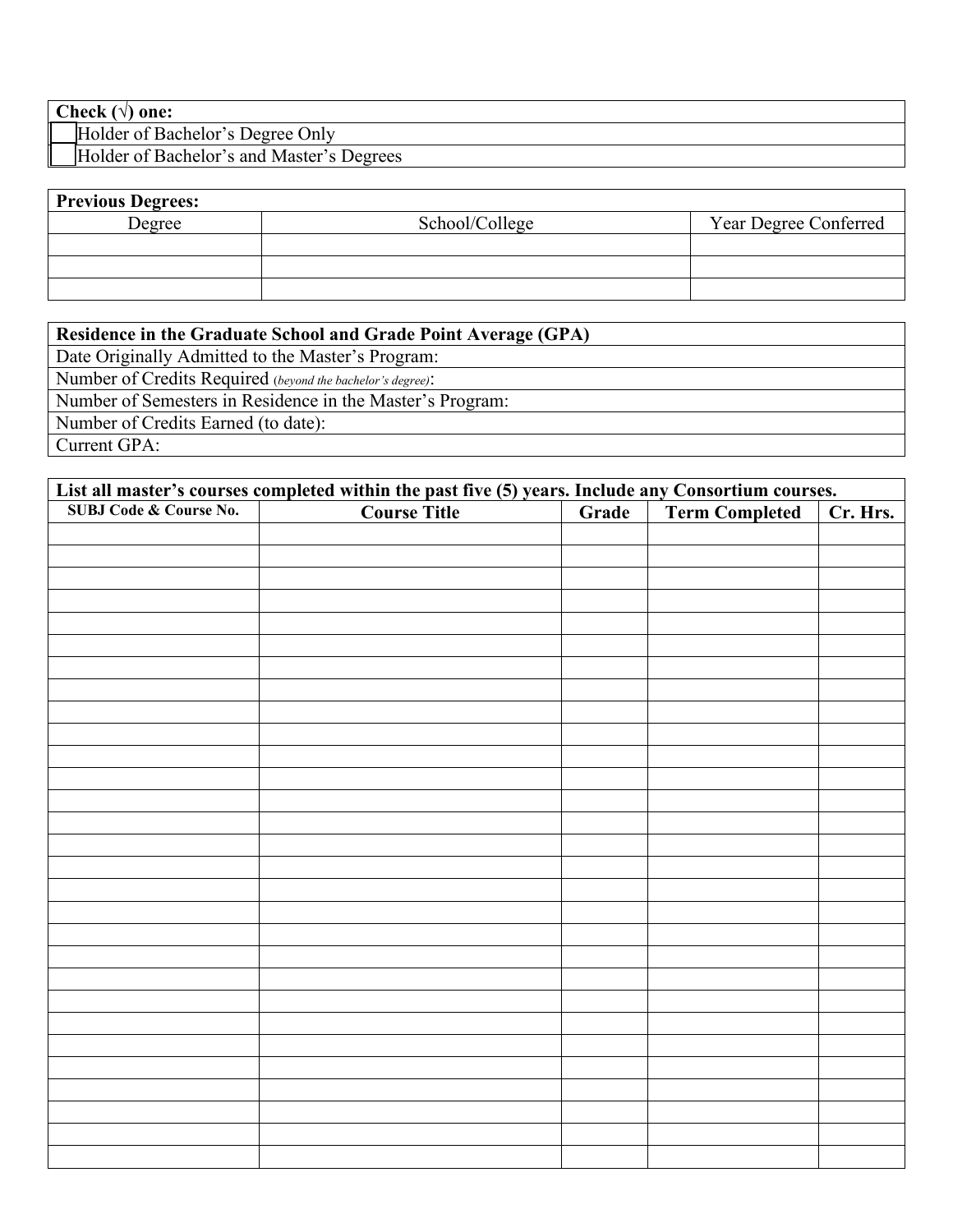| List all courses currently taking: |                     |             |                       |          |
|------------------------------------|---------------------|-------------|-----------------------|----------|
| <b>SUBJ Code &amp; Course No.</b>  | <b>Course Title</b> | Grade       | <b>Term Completed</b> | Cr. Hrs. |
|                                    |                     | in progress |                       |          |
|                                    |                     | in progress |                       |          |
|                                    |                     | in progress |                       |          |
|                                    |                     | in progress |                       |          |
|                                    |                     | in progress |                       |          |

## **Transfer of Credit**

**Course work taken in another graduate program may be approved for transfer up to a maximum of six (6) credits provided the courses were not applied to satisfy requirements for a degree.**

| SUBJ Code & Course No. | <b>Course Title</b> | Grade | Term Completed | Cr. Hrs. |
|------------------------|---------------------|-------|----------------|----------|
|                        |                     |       |                |          |
|                        |                     |       |                |          |
|                        |                     |       |                |          |
|                        |                     |       |                |          |

٦

 $\Gamma$ 

| List other courses required for the master's degree – including Thesis credits. |                     |       |                       |          |
|---------------------------------------------------------------------------------|---------------------|-------|-----------------------|----------|
| <b>SUBJ Code &amp; Course No.</b>                                               | <b>Course Title</b> | Grade | <b>Term Completed</b> | Cr. Hrs. |
|                                                                                 |                     |       |                       |          |
|                                                                                 |                     |       |                       |          |
|                                                                                 |                     |       |                       |          |
|                                                                                 |                     |       |                       |          |
|                                                                                 |                     |       |                       |          |
|                                                                                 |                     |       |                       |          |

| <b>Examination Committee</b> |                   |                       |  |
|------------------------------|-------------------|-----------------------|--|
| <b>Name</b>                  | <b>Department</b> | <b>Highest Degree</b> |  |
| Committee Chairperson        |                   |                       |  |
| Thesis Advisor               |                   |                       |  |
| <b>Committee Member</b>      |                   |                       |  |
| Committee Member             |                   |                       |  |